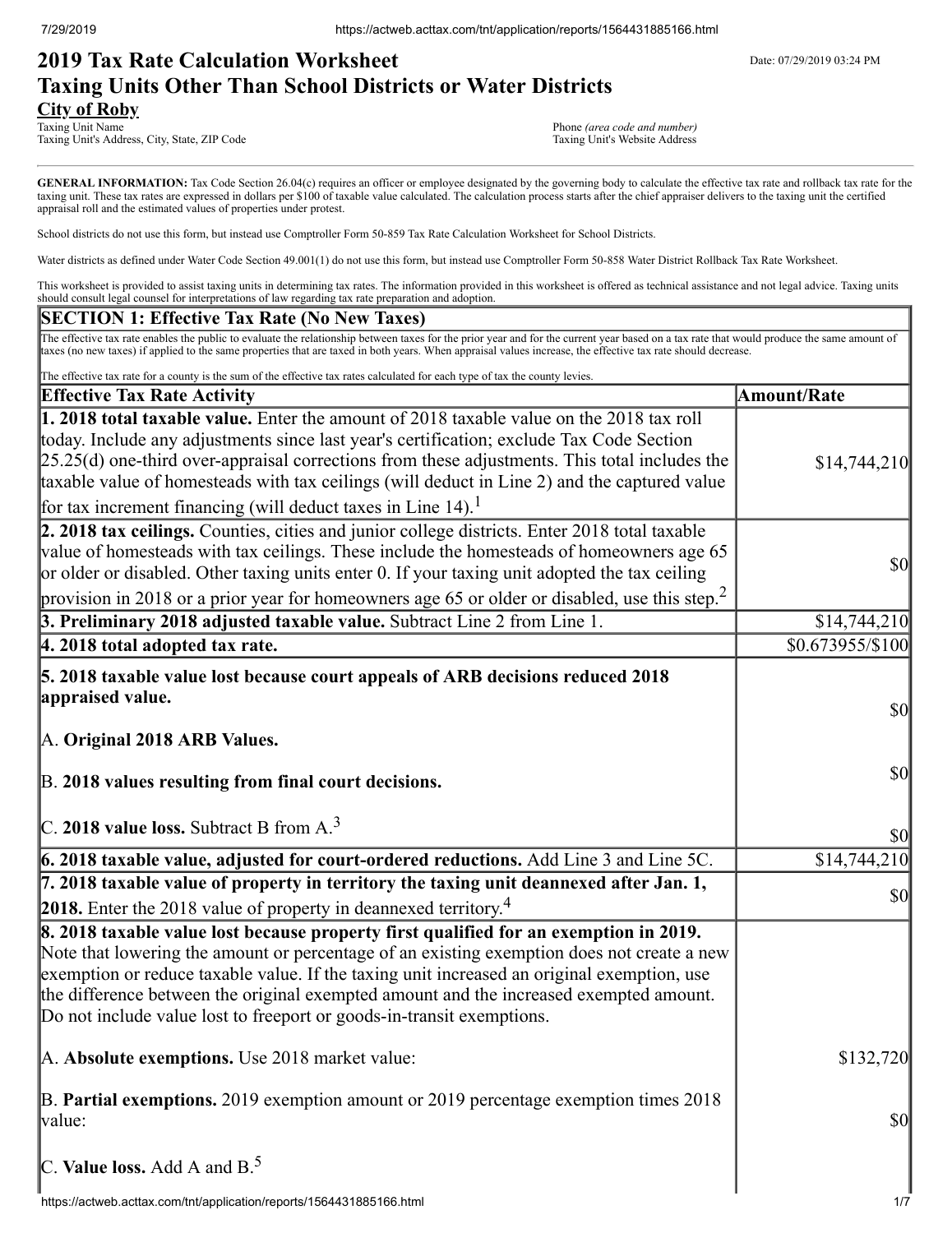|                                                                                                                                                                                                                                                                                                                                                                                                              | \$132,720                           |
|--------------------------------------------------------------------------------------------------------------------------------------------------------------------------------------------------------------------------------------------------------------------------------------------------------------------------------------------------------------------------------------------------------------|-------------------------------------|
| $\vert$ 9. 2018 taxable value lost because property first qualified for agricultural appraisal (1-<br>d or 1-d-1), timber appraisal, recreational/scenic appraisal or public access airport<br>special appraisal in 2019. Use only properties that qualified in 2019 for the first time; do<br>not use properties that qualified in 2018.                                                                    |                                     |
| A. 2018 market value:                                                                                                                                                                                                                                                                                                                                                                                        | \$0                                 |
| B. 2019 productivity or special appraised value:                                                                                                                                                                                                                                                                                                                                                             | \$0                                 |
| C. Value loss. Subtract B from $A6$                                                                                                                                                                                                                                                                                                                                                                          | \$0                                 |
| 10. Total adjustments for lost value. Add lines 7, 8C and 9C.                                                                                                                                                                                                                                                                                                                                                | \$132,720                           |
| 11. 2018 adjusted taxable value. Subtract Line 10 from Line 6.                                                                                                                                                                                                                                                                                                                                               | \$14,611,490                        |
| 12. Adjusted 2018 taxes. Multiply Line 4 by Line 11 and divide by \$100.                                                                                                                                                                                                                                                                                                                                     | \$98,474                            |
| [13. Taxes refunded for years preceding tax year 2018. Enter the amount of taxes refunded<br>by the taxing unit for tax years preceding tax year 2018. Types of refunds include court<br>decisions, Tax Code Section 25.25(b) and (c) corrections and Tax Code Section 31.11<br>payment errors. Do not include refunds for tax year 2018. This line applies only to tax years<br>preceding tax year $2018.7$ | \$0                                 |
| 14. Taxes in tax increment financing (TIF) for tax year 2018. Enter the amount of taxes<br>paid into the tax increment fund for a reinvestment zone as agreed by the taxing unit. If the<br>taxing unit has no 2019 captured appraised value in Line 16D, enter $0.8$                                                                                                                                        | \$0                                 |
| 15. Adjusted 2018 taxes with refunds and TIF adjustment. Add Lines 12 and 13, subtract                                                                                                                                                                                                                                                                                                                       |                                     |
| Line $14.9$                                                                                                                                                                                                                                                                                                                                                                                                  | \$98,474                            |
| <b>16. Total 2019 taxable value on the 2019 certified appraisal roll today.</b> This value<br>includes only certified values and includes the total taxable value of homesteads with tax<br>ceilings (will deduct in Line 18). These homesteads include homeowners age 65 or older or<br>disabled. <sup>10</sup>                                                                                             |                                     |
| A. Certified values:                                                                                                                                                                                                                                                                                                                                                                                         | \$15,018,940                        |
| B. Counties: Include railroad rolling stock values certified by the Comptroller's office:                                                                                                                                                                                                                                                                                                                    | \$0                                 |
| C. Pollution control and energy storage system exemption : Deduct the value of property<br>exempted for the current tax year for the first time as pollution control or energy storage<br>system property:                                                                                                                                                                                                   | $\vert \mathbf{S} \mathbf{O} \vert$ |
| <b>D. Tax increment financing:</b> Deduct the 2019 captured appraised value of property taxable<br>by a taxing unit in a tax increment financing zone for which the 2019 taxes will be deposited<br>into the tax increment fund. Do not include any new property value that will be included in<br>Line 21 below. <sup>11</sup>                                                                              | \$0                                 |
| E. Total 2019 value. Add A and B, then subtract C and D.                                                                                                                                                                                                                                                                                                                                                     | \$15,018,940                        |
| $\vert$ 17. Total value of properties under protest or not included on certified appraisal roll. <sup>12</sup>                                                                                                                                                                                                                                                                                               |                                     |
| A. 2019 taxable value of properties under protest. The chief appraiser certifies a list of<br>properties still under ARB protest. The list shows the appraisal district's value and the<br>taxpayer's claimed value, if any, or an estimate of the value if the taxpayer wins. For each of<br>the properties under protest, use the lowest of these values. Enter the total value. <sup>13</sup>             | \$0                                 |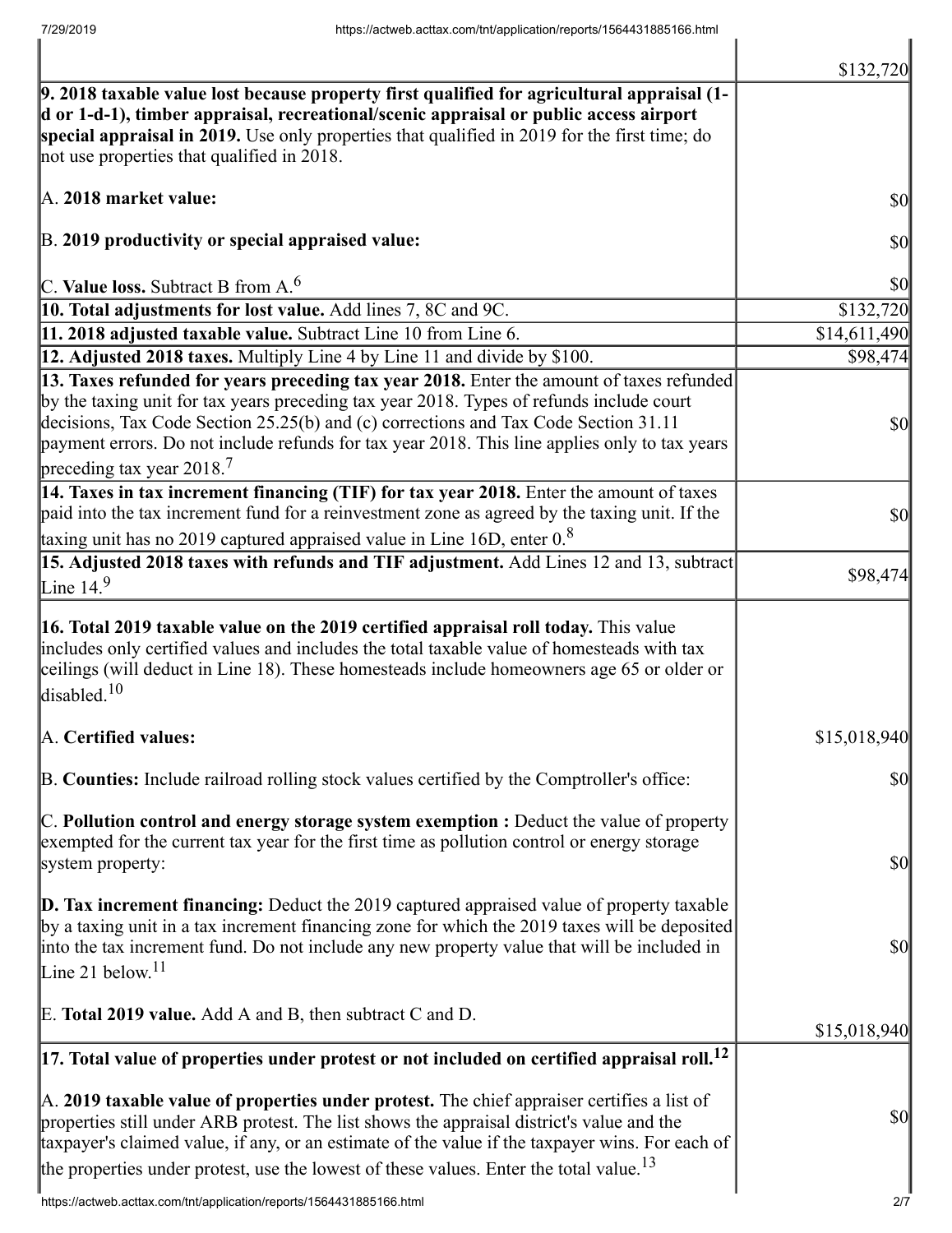| B. 2019 value of properties not under protest or included on certified appraisal roll.<br>The chief appraiser gives taxing units a list of those taxable properties that the chief<br>appraiser knows about, but are not included in the appraisal roll certification. These<br>properties also are not on the list of properties that are still under protest. On this list of<br>properties, the chief appraiser includes the market value, appraised value and exemptions for<br>the preceding year and a reasonable estimate of the market value, appraised value and<br>exemptions for the current year. Use the lower market, appraised or taxable value (as<br>appropriate). Enter the total value. <sup>14</sup> | $\vert \mathbf{S} \mathbf{0} \vert$ |
|--------------------------------------------------------------------------------------------------------------------------------------------------------------------------------------------------------------------------------------------------------------------------------------------------------------------------------------------------------------------------------------------------------------------------------------------------------------------------------------------------------------------------------------------------------------------------------------------------------------------------------------------------------------------------------------------------------------------------|-------------------------------------|
| C. Total value under protest or not certified: Add A and B.                                                                                                                                                                                                                                                                                                                                                                                                                                                                                                                                                                                                                                                              |                                     |
|                                                                                                                                                                                                                                                                                                                                                                                                                                                                                                                                                                                                                                                                                                                          |                                     |
|                                                                                                                                                                                                                                                                                                                                                                                                                                                                                                                                                                                                                                                                                                                          | \$0                                 |
| <b>18. 2019 tax ceilings.</b> Counties, cities and junior colleges enter 2019 total taxable value of<br>homesteads with tax ceilings. These include the homesteads of homeowners age 65 or older<br>or disabled. Other taxing units enter 0. If your taxing units adopted the tax ceiling provision<br>$\parallel$ in 2018 or a prior year for homeowners age 65 or older or disabled, use this step. <sup>15</sup>                                                                                                                                                                                                                                                                                                      | \$0                                 |
| 19. 2019 total taxable value. Add Lines 16E and 17C. Subtract Line 18.                                                                                                                                                                                                                                                                                                                                                                                                                                                                                                                                                                                                                                                   | \$15,018,940                        |
| 20. Total 2019 taxable value of properties in territory annexed after Jan. 1, 2018.<br>Include both real and personal property. Enter the 2019 value of property in territory<br>$\lvert$ annexed. <sup>16</sup>                                                                                                                                                                                                                                                                                                                                                                                                                                                                                                         | \$0                                 |
| 21. Total 2019 taxable value of new improvements and new personal property located<br>in new improvements. New means the item was not on the appraisal roll in 2018. An<br>improvement is a building, structure, fixture or fence erected on or affixed to land. New<br>additions to existing improvements may be included if the appraised value can be<br>determined. New personal property in a new improvement must have been brought into the<br>taxing unit after Jan. 1, 2018, and be located in a new improvement. New improvements do<br>include property on which a tax abatement agreement has expired for $2019$ . <sup>17</sup>                                                                             | \$5,700                             |
| 22. Total adjustments to the 2019 taxable value. Add Lines 20 and 21.                                                                                                                                                                                                                                                                                                                                                                                                                                                                                                                                                                                                                                                    | \$5,700                             |
| 23. 2019 adjusted taxable value. Subtract Line 22 from Line 19.                                                                                                                                                                                                                                                                                                                                                                                                                                                                                                                                                                                                                                                          | \$15,013,240                        |
| 24. 2019 effective tax rate. Divide Line 15 by Line 23 and multiply by $$100.18$                                                                                                                                                                                                                                                                                                                                                                                                                                                                                                                                                                                                                                         | $$0.655914/\$100$                   |
| 25. COUNTIES ONLY. Add together the effective tax rates for each type of tax the county                                                                                                                                                                                                                                                                                                                                                                                                                                                                                                                                                                                                                                  |                                     |
| levies. The total is the 2019 county effective tax rate. <sup>19</sup>                                                                                                                                                                                                                                                                                                                                                                                                                                                                                                                                                                                                                                                   |                                     |
|                                                                                                                                                                                                                                                                                                                                                                                                                                                                                                                                                                                                                                                                                                                          |                                     |

| <sup>1</sup> Tex. Tax Code Section $26.012(14)$ | $^{9}$ Tex. Tax Code Section 26.012(13)              |
|-------------------------------------------------|------------------------------------------------------|
| <sup>2</sup> Tex. Tax Code Section $26.012(14)$ | $10$ Tex. Tax Code Section 26.012                    |
| $3$ Tex. Tax Code Section 26.012(13)            | <sup>11</sup> Tex. Tax Code Section $26.03(c)$       |
| $4$ Tex. Tax Code Section 26.012(15)            | <sup>12</sup> Tex. Tax Code Section 26.01(c) and (d) |
| $5$ Tex. Tax Code Section 26.012(15)            | <sup>13</sup> Tex. Tax Code Section $26.01(c)$       |
| ${}^{6}$ Tex. Tax Code Section 26.012(15)       | <sup>14</sup> Tex. Tax Code Section $26.01(d)$       |
| $7$ Tex. Tax Code Section 26.012(13)            | <sup>15</sup> Tex. Tax Code Section $26.012(6)$      |
| ${}^{8}$ Tex. Tax Code Section 26.03(c)         | <sup>16</sup> Tex. Tax Code Section $26.012(17)$     |
|                                                 |                                                      |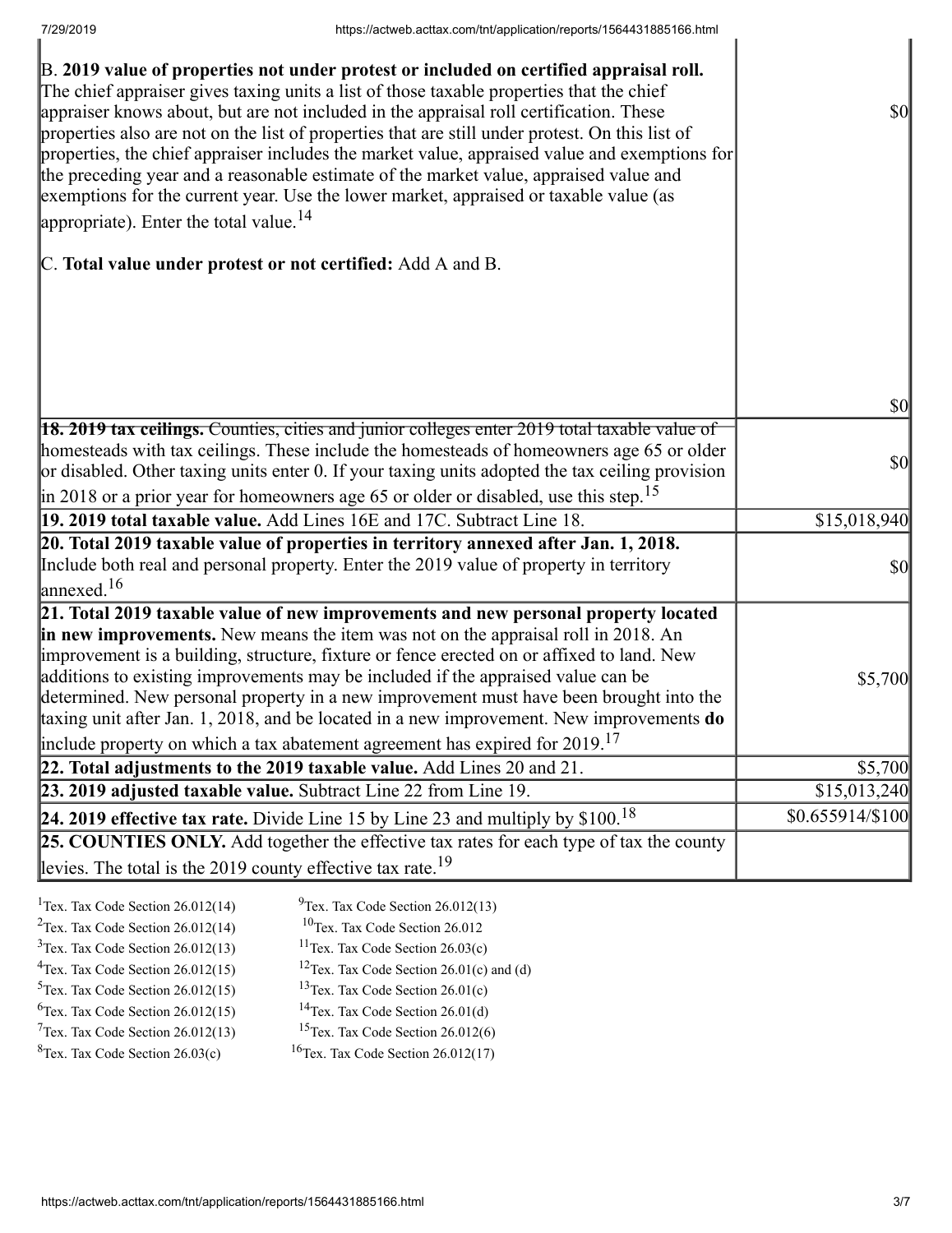# **SECTION 2: Rollback Tax Rate**

The rollback tax rate is split into two separate rates:

- 1. Maintenance and Operations (M&O): The M&O portion is the tax rate that is needed to raise the same amount of taxes that the taxing unit levied in the prior year plus eight percent. This rate accounts for such things as salaries, utilities and day-to-day operations.
- 2. Debt: The debt tax rate includes the debt service necessary to pay the taxing unit's debt payments in the coming year. This rate accounts for principal and interest on bonds and other debt secured by property tax revenue.

The rollback tax rate for a county is the sum of the rollback tax rates calculated for each type of tax the county levies. In most cases the rollback tax rate exceeds the effective tax rate, but occasionally decreases in a taxing unit's debt service will cause the effective tax rate to be higher than the rollback tax rate.

| <b>Rollback Tax Rate Activity</b>                                                                                                                                                                                                                                                                                                                                                                                                                                                                                                                                                                                                                                       | <b>Amount/Rate</b>                  |
|-------------------------------------------------------------------------------------------------------------------------------------------------------------------------------------------------------------------------------------------------------------------------------------------------------------------------------------------------------------------------------------------------------------------------------------------------------------------------------------------------------------------------------------------------------------------------------------------------------------------------------------------------------------------------|-------------------------------------|
| 26. 2018 maintenance and operations ( $M&O$ ) tax rate.                                                                                                                                                                                                                                                                                                                                                                                                                                                                                                                                                                                                                 | \$0.673955/\$100                    |
| $\left 27, 2018\right $ adjusted taxable value. Enter the amount from Line 11.                                                                                                                                                                                                                                                                                                                                                                                                                                                                                                                                                                                          | \$14,611,490                        |
| 28. 2018 M&O taxes.                                                                                                                                                                                                                                                                                                                                                                                                                                                                                                                                                                                                                                                     |                                     |
|                                                                                                                                                                                                                                                                                                                                                                                                                                                                                                                                                                                                                                                                         |                                     |
| $\vert$ A. Multiply Line 26 by Line 27 and divide by \$100.                                                                                                                                                                                                                                                                                                                                                                                                                                                                                                                                                                                                             | \$98,474                            |
| B. Cities, counties and hospital districts with additional sales tax: Amount of additional<br>sales tax collected and spent on M&O expenses in 2018. Enter amount from full year's sales<br>tax revenue spent for M&O in 2018 fiscal year, if any. Other taxing units enter 0. Counties<br>exclude any amount that was spent for economic development grants from the amount of<br>sales tax spent.                                                                                                                                                                                                                                                                     | <b>\$0</b>                          |
| C. Counties: Enter the amount for the state criminal justice mandate. If second or later year,<br>the amount is for increased cost above last year's amount. Other taxing units enter 0.                                                                                                                                                                                                                                                                                                                                                                                                                                                                                | <b>\$0</b>                          |
| D. Transferring function: If discontinuing all of a department, function or activity and<br>transferring it to another taxing unit by written contract, enter the amount spent by the taxing<br>unit discontinuing the function in the 12 months preceding the month of this calculation. If<br>the taxing unit did not operate this function for this 12-month period, use the amount spent<br>in the last full fiscal year in which the taxing unit operated the function. The taxing unit<br>discontinuing the function will subtract this amount in H below. The taxing unit receiving<br>the function will add this amount in H below. Other taxing units enter 0. | <b>\$0</b>                          |
| E. Taxes refunded for years preceding tax year 2018: Enter the amount of M&O taxes<br>refunded in the preceding year for taxes before that year. Types of refunds include court<br>decisions, Tax Code Section 25.25(b) and (c) corrections and Tax Code Section 31.11<br>payment errors. Do not include refunds for tax year 2018. This line applies only to tax years<br>preceding tax year 2018.                                                                                                                                                                                                                                                                     | <b>\$0</b>                          |
| <b>F. Enhanced indigent health care expenditures:</b> Enter the increased amount for the current<br>year's enhanced indigent health care expenditures above the preceding tax year's enhanced<br>indigent health care expenditures, less any state assistance.                                                                                                                                                                                                                                                                                                                                                                                                          | $\vert \mathbf{S} \mathbf{O} \vert$ |
| G. Taxes in TIF: Enter the amount of taxes paid into the tax increment fund for a<br>reinvestment zone as agreed by the taxing unit. If the taxing unit has no 2019 captured<br>appraised value in Line 16D, enter 0.                                                                                                                                                                                                                                                                                                                                                                                                                                                   | $\vert \mathbf{S} \mathbf{O} \vert$ |
| <b>H. Adjusted M&amp;O Taxes.</b> Add A, B, C, E and F. For taxing unit with D, subtract if<br>discontinuing function and add if receiving function. Subtract G.                                                                                                                                                                                                                                                                                                                                                                                                                                                                                                        | \$98,474                            |
| 29. 2019 adjusted taxable value. Enter Line 23 from the Effective Tax Rate Worksheet.                                                                                                                                                                                                                                                                                                                                                                                                                                                                                                                                                                                   | $\overline{$15,013,240}$            |
| <b>30. 2019 effective maintenance and operations rate.</b> Divide Line 28H by Line 29 and<br>multiply by $$100$ .                                                                                                                                                                                                                                                                                                                                                                                                                                                                                                                                                       | $$0.655914/\$100$                   |
| $31.2019$ rollback maintenance and operation rate. Multiply Line 30 by 1.08.                                                                                                                                                                                                                                                                                                                                                                                                                                                                                                                                                                                            | \$0.708387/\$100                    |
| 32. Total 2019 debt to be paid with property taxes and additional sales tax revenue.                                                                                                                                                                                                                                                                                                                                                                                                                                                                                                                                                                                    |                                     |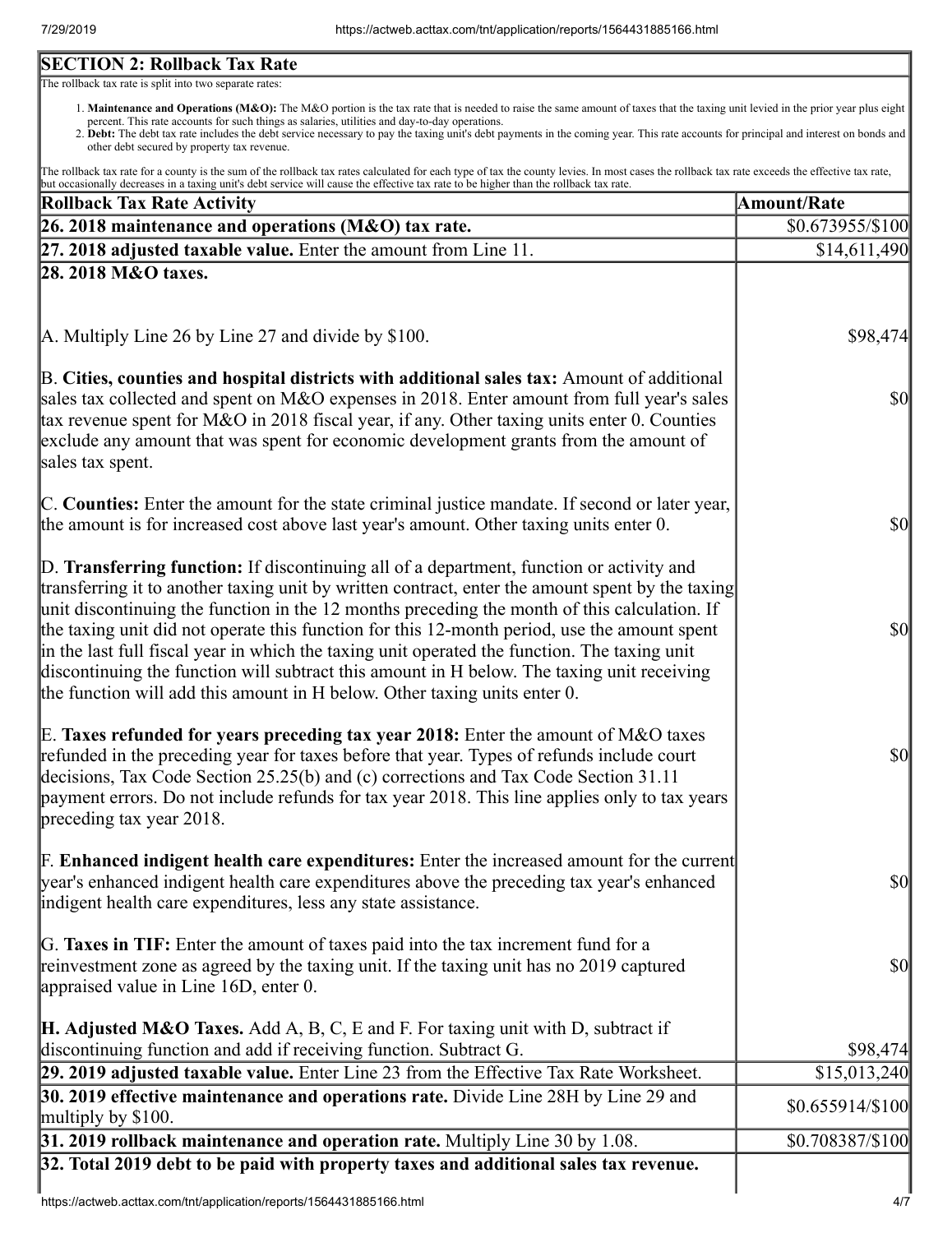| 7/29/2019<br>https://actweb.acttax.com/tnt/application/reports/1564431885166.html                                                                                                                                                                                                                                        |                                     |
|--------------------------------------------------------------------------------------------------------------------------------------------------------------------------------------------------------------------------------------------------------------------------------------------------------------------------|-------------------------------------|
| Debt means the interest and principal that will be paid on debts that:                                                                                                                                                                                                                                                   |                                     |
| $(1)$ are paid by property taxes,                                                                                                                                                                                                                                                                                        |                                     |
| $(2)$ are secured by property taxes,                                                                                                                                                                                                                                                                                     |                                     |
| $(3)$ are scheduled for payment over a period longer than one year and                                                                                                                                                                                                                                                   |                                     |
| $(4)$ are not classified in the taxing unit's budget as M&O expenses.                                                                                                                                                                                                                                                    |                                     |
| A. Debt also includes contractual payments to other taxing units that have incurred debts on<br>behalf of this taxing unit, if those debts meet the four conditions above. Include only<br>amounts that will be paid from property tax revenue. Do not include appraisal district budget<br>payments. Enter debt amount. | \$12,984                            |
| B. Subtract <b>unencumbered fund amount</b> used to reduce total debt.                                                                                                                                                                                                                                                   |                                     |
|                                                                                                                                                                                                                                                                                                                          | $\vert \mathbf{S} \mathbf{O} \vert$ |
| C. Subtract amount paid from other resources.                                                                                                                                                                                                                                                                            |                                     |
|                                                                                                                                                                                                                                                                                                                          |                                     |
| D. Adjusted debt. Subtract B and C from A.                                                                                                                                                                                                                                                                               | $\vert \mathbf{S} \mathbf{0} \vert$ |
|                                                                                                                                                                                                                                                                                                                          | \$12,984                            |
| 33. Certified 2018 excess debt collections. Enter the amount certified by the collector.                                                                                                                                                                                                                                 | \$0                                 |
| 34. Adjusted 2019 debt. Subtract Line 33 from Line 32D.                                                                                                                                                                                                                                                                  | \$12,984                            |
| 35. Certified 2019 anticipated collection rate. Enter the rate certified by the collector. If                                                                                                                                                                                                                            | 100.00%                             |
| the rate is 100 percent or greater, enter 100 percent.                                                                                                                                                                                                                                                                   |                                     |
| 36. 2019 debt adjusted for collections. Divide Line 34 by Line 35                                                                                                                                                                                                                                                        | \$12,984                            |
| 37. 2019 total taxable value. Enter the amount on Line 19.                                                                                                                                                                                                                                                               | \$15,018,940                        |
| 38. 2019 debt tax rate. Divide Line 36 by Line 37 and multiply by \$100.                                                                                                                                                                                                                                                 | \$0.086450/\$100                    |
| 39. 2019 rollback tax rate. Add Lines 31 and 38.                                                                                                                                                                                                                                                                         | \$0.794837/\$100                    |
| 40. COUNTIES ONLY. Add together the rollback tax rates for each type of tax the county                                                                                                                                                                                                                                   |                                     |
| levies. The total is the 2019 county rollback tax rate.                                                                                                                                                                                                                                                                  |                                     |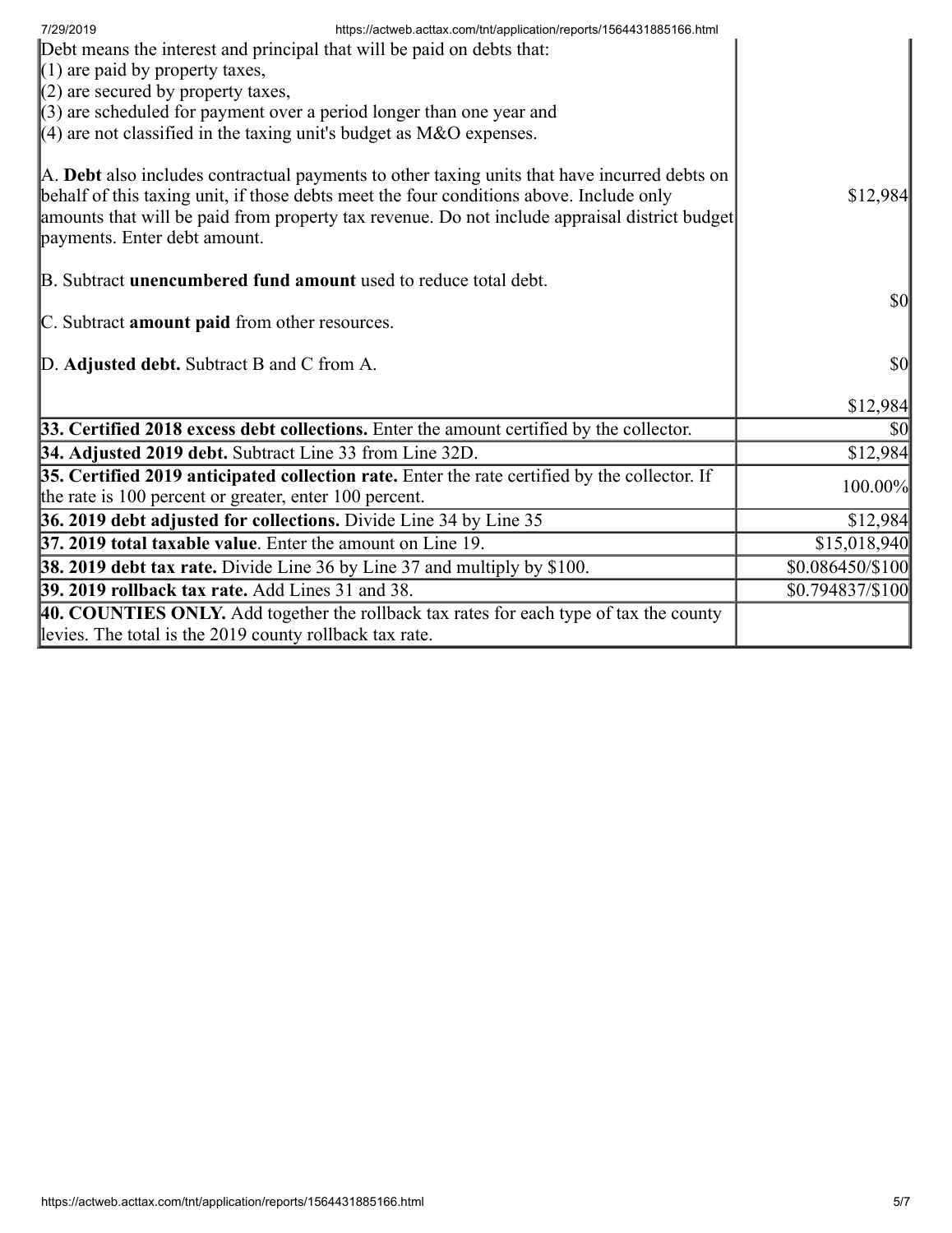| Cities, counties and hospital districts may levy a sales tax specifically to reduce property taxes. Local voters by election must approve imposing or abolishing the additional sales tax. If                                                                                                                                                                                                         |                               |
|-------------------------------------------------------------------------------------------------------------------------------------------------------------------------------------------------------------------------------------------------------------------------------------------------------------------------------------------------------------------------------------------------------|-------------------------------|
| approved, the taxing unit must reduce its effective and rollback tax rates to offset the expected sales tax revenue.                                                                                                                                                                                                                                                                                  |                               |
| This section should only be completed by a county, city or hospital district that is required to adjust its effective tax rate and/or rollback tax rate because it adopted the additional sales<br>ltax.                                                                                                                                                                                              |                               |
| <b>Activity</b>                                                                                                                                                                                                                                                                                                                                                                                       | <b>Amount/Rate</b>            |
| 41. Taxable Sales. For taxing units that adopted the sales tax in November 2018 or May                                                                                                                                                                                                                                                                                                                |                               |
| [2019, enter the Comptroller's estimate of taxable sales for the previous four quarters. <sup>20</sup><br>Estimates of taxable sales may be obtained through the Comptroller's Allocation Historical<br><b>Summary</b> webpage. Taxing units that adopted the sales tax before November 2018, skip this<br>line.                                                                                      | $\boldsymbol{S}$ <sub>0</sub> |
| $\vert$ 42. Estimated sales tax revenue. Counties exclude any amount that is or will be spent for                                                                                                                                                                                                                                                                                                     |                               |
| economic development grants from the amount of estimated sales tax revenue. <sup>21</sup>                                                                                                                                                                                                                                                                                                             |                               |
| Taxing units that adopted the sales tax in November 2018 or in May 2019.<br>Multiply the amount on Line 41 by the sales tax rate $(.01, .005)$ or $.0025$ , as applicable) and<br>multiply the result by .95. <sup>22</sup><br>$\mathbf{r}$ -<br>Taxing units that adopted the sales tax before November 2018.<br>Enter the sales tax revenue for the previous four quarters. Do not multiply by .95. | <b>\$0</b>                    |
| 43. 2019 total taxable value. Enter the amount from Line 37 of the Rollback Tax Rate<br>Worksheet.                                                                                                                                                                                                                                                                                                    | \$15,018,940                  |
| 44. Sales tax adjustment rate. Divide Line 42 by Line 43 and multiply by $$100$ .                                                                                                                                                                                                                                                                                                                     | \$0/\$100                     |
| <b>45. 2019 effective tax rate, unadjusted for sales tax.</b> <sup>23</sup> Enter the rate from Line 24 or 25,<br>as applicable, on the Effective Tax Rate Worksheet.                                                                                                                                                                                                                                 | \$0.655914/\$100              |
| $ 46.2019$ effective tax rate, adjusted for sales tax.<br>Taxing units that adopted the sales tax in November 2018 or in May 2019.<br>Subtract Line 44 from Line 45. Skip to Line 47 if you adopted the additional sales tax before<br>November 2018.                                                                                                                                                 | \$0.655914/\$100              |
| 47. 2019 rollback tax rate, unadjusted for sales tax. <sup>24</sup> Enter the rate from Line 39 or 40,<br>as applicable, of the Rollback Tax Rate Worksheet.                                                                                                                                                                                                                                          | \$0.794837/\$100              |
| $\vert$ 48. 2019 rollback tax rate, adjusted for sales tax. Subtract Line 44 from Line 47.                                                                                                                                                                                                                                                                                                            | \$0.794837/\$100              |

 $17$ Tex. Tax Code Section 26.012(17)

<sup>18</sup>Tex. Tax Code Section  $26.04(c)$ 

<sup>19</sup>Tex. Tax Code Section 26.04(d)

 $20$ Tex. Tax Code Section 26.041(d)

 $21$ Tex. Tax Code Section 26.041(i)

 $22$ Tex. Tax Code Section 26.041(d)

<sup>23</sup>Tex. Tax Code Section  $26.04(c)$ 

 $24$ Tex. Tax Code Section 26.04(c)